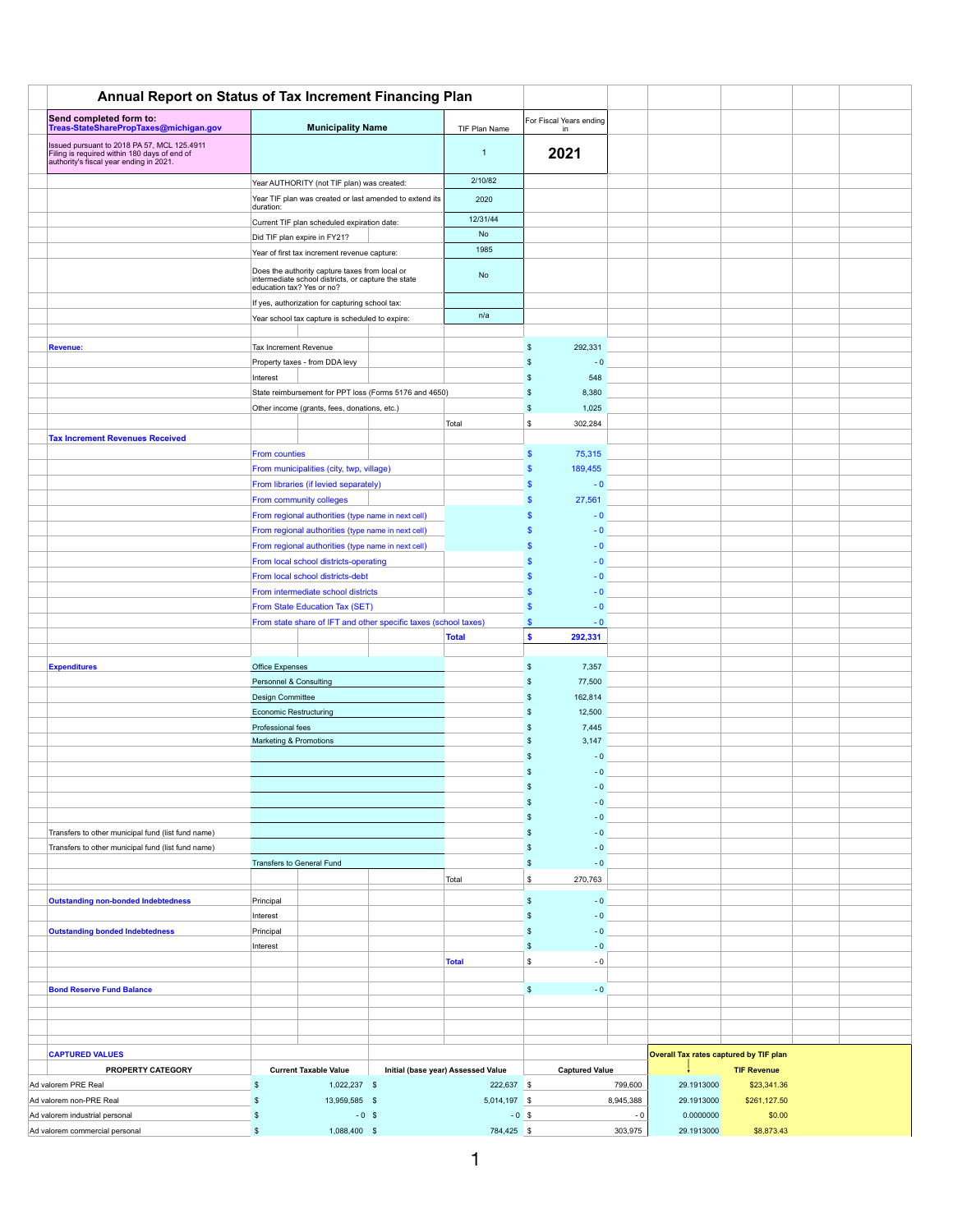| Ad valorem utility personal                                 |               | $-0$ \$ | $-0$ \$        | $-0$            | 0.0000000 | \$0.00 |                                |  |
|-------------------------------------------------------------|---------------|---------|----------------|-----------------|-----------|--------|--------------------------------|--|
| Ad valorem other personal                                   |               | $-0$ \$ | $-0$ \$        | $-0$            | 0.0000000 | \$0.00 |                                |  |
| IFT New Facility real property, 0% SET exemption            |               | $-0$ \$ | $-0$ \$        | $-0$            | 0.0000000 | \$0.00 |                                |  |
| IFT New Facility real property, 50% SET exemption           |               | $-0$ \$ | $-0$ \$        | $-0$            | 0.0000000 | \$0.00 |                                |  |
| IFT New Facility real property, 100% SET exemption          |               | $-0$ \$ | $-0$ \$        | $-0$            | 0.0000000 | \$0.00 |                                |  |
| IFT New Facility personal property on industrial class land | $\mathbb{S}$  | $-0$ \$ | $-0$ \$        | $-0$            | 0.0000000 | \$0.00 |                                |  |
| IFT New Facility personal property on commercial class land | $\sqrt[6]{3}$ | $-0$ \$ |                | $-0$ \$<br>$-0$ | 0.0000000 | \$0.00 |                                |  |
| IFT New Facility personal property, all other               |               | $-0$ \$ | $-0$ \$        | $-0$            | 0.0000000 | \$0.00 |                                |  |
| Commercial Facility Tax New Facility                        |               | $-0$ \$ | $-0$ \$        | $-0$            | 0.0000000 | \$0.00 |                                |  |
| IFT Replacement Facility (frozen values)                    |               | $-0$ \$ | $-0$ \$        | $-0$            | 0.0000000 | \$0.00 |                                |  |
| Commercial Facility Tax Restored Facility (frozen values)   |               | $-0$ \$ | $-0$ \$        | $-0$            | 0.0000000 | \$0.00 |                                |  |
| Commercial Rehabilitation Act                               |               | $-0$ \$ | $-0$ \$        | $-0$            | 0.0000000 | \$0.00 |                                |  |
| Neighborhood Enterprise Zone Act                            |               | $-0$ \$ | $-0$ \$        | $-0$            | 0.0000000 | \$0.00 |                                |  |
| Obsolete Property Rehabilitation Act                        |               | $-0$ \$ | $-0$ \$        | $-0$            | 0.0000000 | \$0.00 |                                |  |
|                                                             |               |         |                |                 |           |        |                                |  |
| Eligible Tax Reverted Property (Land Bank Sale)             | $\mathbb{S}$  | $-0$ \$ | $-0$ \$        | $-0$            | 0.0000000 | \$0.00 |                                |  |
| <b>Exempt (from all property tax) Real Property</b>         |               | $-0$ \$ | $-0$ \$        | $-0$            | 0.0000000 | \$0.00 |                                |  |
| Total Captured Value                                        |               |         | $6,021,259$ \$ | 10,048,963      |           |        | \$293,342.29 Total TIF Revenue |  |
|                                                             |               |         |                |                 |           |        |                                |  |
|                                                             |               |         |                |                 |           |        |                                |  |
|                                                             |               |         |                |                 |           |        |                                |  |
|                                                             |               |         |                |                 |           |        |                                |  |
|                                                             |               |         |                |                 |           |        |                                |  |
|                                                             |               |         |                |                 |           |        |                                |  |
|                                                             |               |         |                |                 |           |        |                                |  |
|                                                             |               |         |                |                 |           |        |                                |  |